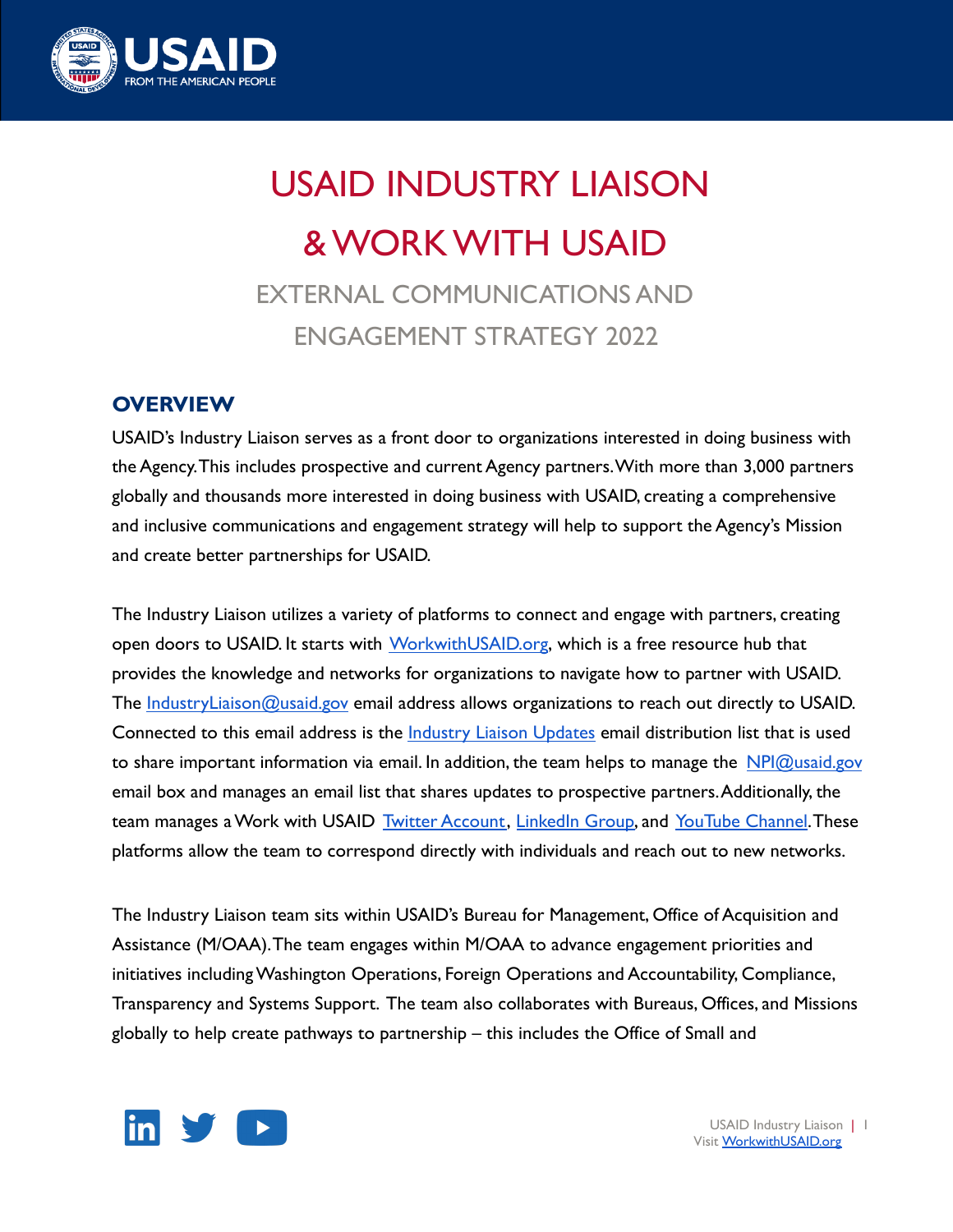Disadvantaged Business Utilization (OSDBU), the New Partnerships Initiative (NPI) team, the Private Sector Engagement (PSE) team, and more.

## **OBJECTIVES**

The objectives of this strategy are broad, as the Industry Liaison team connects and engages with prospective partners, existing partners, and USAID staff. Our strategy is designed to drive the Agency's larger goal of expanding who it partners with and creating avenues for a diverse partner base. Our strategy will also support the new [WorkwithUSAID.org](https://workwithusaid.org/) platform and its continued build out.

- To develop engaging events, content, and resources that help to lower barriers so that all qualified entities can more easily compete for USAID funding.
- To expand USAID's employees capacity to reach new and local partners through innovative and accessible communication tools and approaches.
- To ensure that existing Agency partners have information, tools, and resources needed to effectively manage and deliver development results.

## **WORKWITHUSAID.ORG**

Launched in November 2021, [WorkwithUSAID.org](https://workwithusaid.org/) is a free resource hub that provides the knowledge and networks for organizations to navigate how to partner with USAID.The website is set up to support new partners, existing partners, and USAID staff around the world.

A key component of the website is a [Partner Directory](https://register.workwithusaid.org/), which allows organizations to create a profile and connect with others in the development community to more easily forge prime and/or sub-partnerships in acquisition and assistance. Organizations can take the [Pre-Engagement](https://www.workwithusaid.org/pre-engagement) [Assessment](https://www.workwithusaid.org/pre-engagement) to self-evaluate their readiness to compete for USAID funding. Other website features include a *library*, [blog](https://www.workwithusaid.org/blog), and a chatbot that directs users to **[FAQs](https://www.workwithusaid.org/faq)** about partnering with USAID.

## **PARTNER ENGAGEMENT ACTIVITIES**

One of the most effective ways for the Industry Liaison team to achieve its objectives is setting up opportunities to connect with partners globally.The engagement activities outlined below are intended to serve as a continuous drumbeat of opportunities for USAID to communicate with its

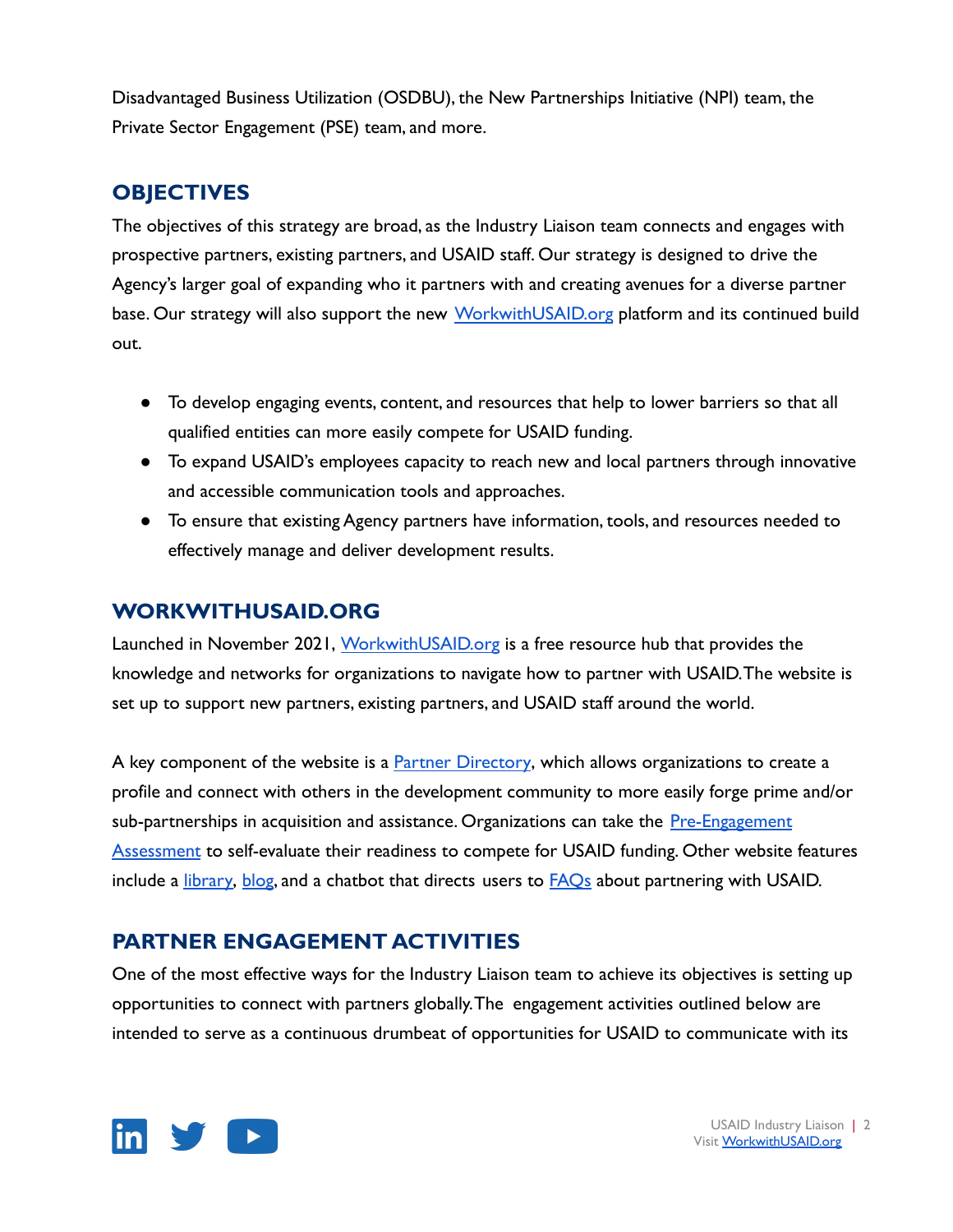partners as well as provide opportunities to serve as an open line of communication for partners to connect with USAID.

#### **Business Forecast Engagement**

### Timeline: Quarterly

The Agency will continue its quarterly best practice of soliciting partners' questions on [USAID's](https://www.usaid.gov/business-forecast/search) [Business Forecast](https://www.usaid.gov/business-forecast/search) and hosting a webinar to discuss major themes around the Forecast, as well as hear about current priorities from senior leaders across the Agency.The quarterly Forecast webinars help to level the playing field for new, small, and underutilized organizations by providing them opportunities to gain insight into upcoming Agency procurement opportunities. Following the current practice, the Agency will post answers to all of the Forecast questions along with a recording and transcript of the webinar on USAID's **[Business Forecast page](https://www.usaid.gov/business-forecast)**.

## **USAID Industry Liaison Webpage and Email Box**

### Timeline: Ongoing

To serve as an entry point for organizations interested in working with USAID, we will continue to update the *[Industry Liaison webpage](https://www.usaid.gov/work-usaid/how-to-work-with-usaid/usaid-industry-liaison)* and monitor the Industry Liaison email box ([IndustryLiaison@usaid.gov](mailto:IndustryLiaison@usaid.gov)). The Industry Liaison offers an open door to partners who want to connect with the Agency, by responding to regular requests and inviting feedback from current and prospective partners.

## **Social Media Engagement**

#### Timeline: Ongoing

The **[@WorkwithUSAID](https://twitter.com/WorkwithUSAID)** Twitter account will continue to share updates, links to funding opportunities, and tips and resources on how to work with USAID. In 2020, the [Work with USAID](https://www.linkedin.com/groups/12491152/) [LinkedIn Group](https://www.linkedin.com/groups/12491152/) was launched. The purpose of this group is to connect organizations with information and resources on how to partner with the Agency, as well as with each other. Additionally, the Industry Liaison, in collaboration with the Partnerships Incubator, maintains the [Work with USAID YouTube Channel](https://www.youtube.com/c/WorkwithUSAID) . The YouTube Channel features videos on how to work with USAID, including locating funding opportunities, effectively responding to solicitations, preparing budgets for awards, and more. Finally, to support partner engagement, the USAID's main social media accounts will promote and amplify resources for working with the Agency to expand reach to larger audiences.

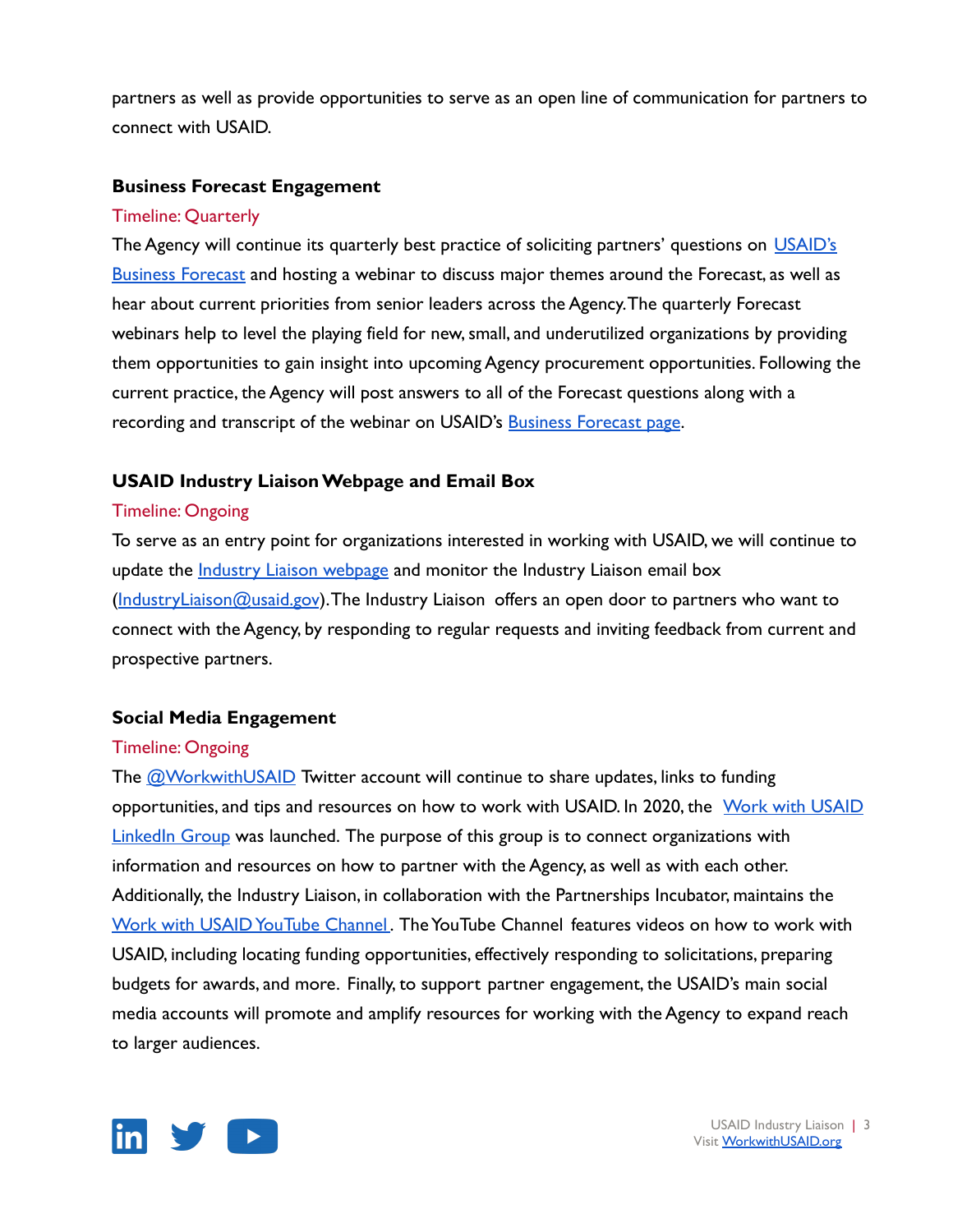## **Partner Association Engagements**

#### Timeline: Biannual

The Agency has developed strong relationships with the associations that represent many of USAID's partners.The partner associations are an important relationship for USAID and provide opportunities to engage with large groups of partners at the same time. USAID will continue its practice of meeting with partner associations on a bi-annual basis.

## **Work with USAID Webinars**

#### Timeline: Bi-monthly

To reach a wider audience outside of Washington, DC, and to provide opportunities for new and existing partners to engage on a wide range of topics, the Agency began hosting partner webinars in 2020. USAID will continue to host webinars for current and prospective partners to provide interested organizations with the opportunity to engage with Agency staff and ask questions live.

## **One-On-One Partner Consultations**

#### Timeline: Ongoing

Meeting one on one with prospective partners is a key part of the Industry Liaisons efforts to help identify capable organizations to partner with USAID.These short thirty-minute conversations are an opportunity to have an initial conversation with partners and to learn more about how their work might connect to the Agency.

## **Reverse Industry Days**

#### Timeline: Biannual

The Industry Liaison team will host "Reverse Industry Days" for USAID staff.These events will be larger and micro-learning sessions that provide the Acquisition and Assistance (A&A) workforce, including Contract Officer Representatives (CORs), with insight into implementing partner business practices and approaches. Our industry implementing partners will present information to a USAID audience, primarily members of the Acquisition community, so USAID's A&A staff can learn more about how implementing partner programs help companies serve the government more effectively.

## **Virtual Partners' Day Event (NEW ACTIVITY FOR 2022)**

## Timeline: Launch Spring 2022

M/OAA will plan to host a Virtual Partners' Day Event in 2022.We understand that providing the opportunity for partners to hear from USAID senior leaders about Agency priorities, as well as



USAID Industry Liaison | 4 Visit [WorkwithUSAID.org](http://workwithusaid.org)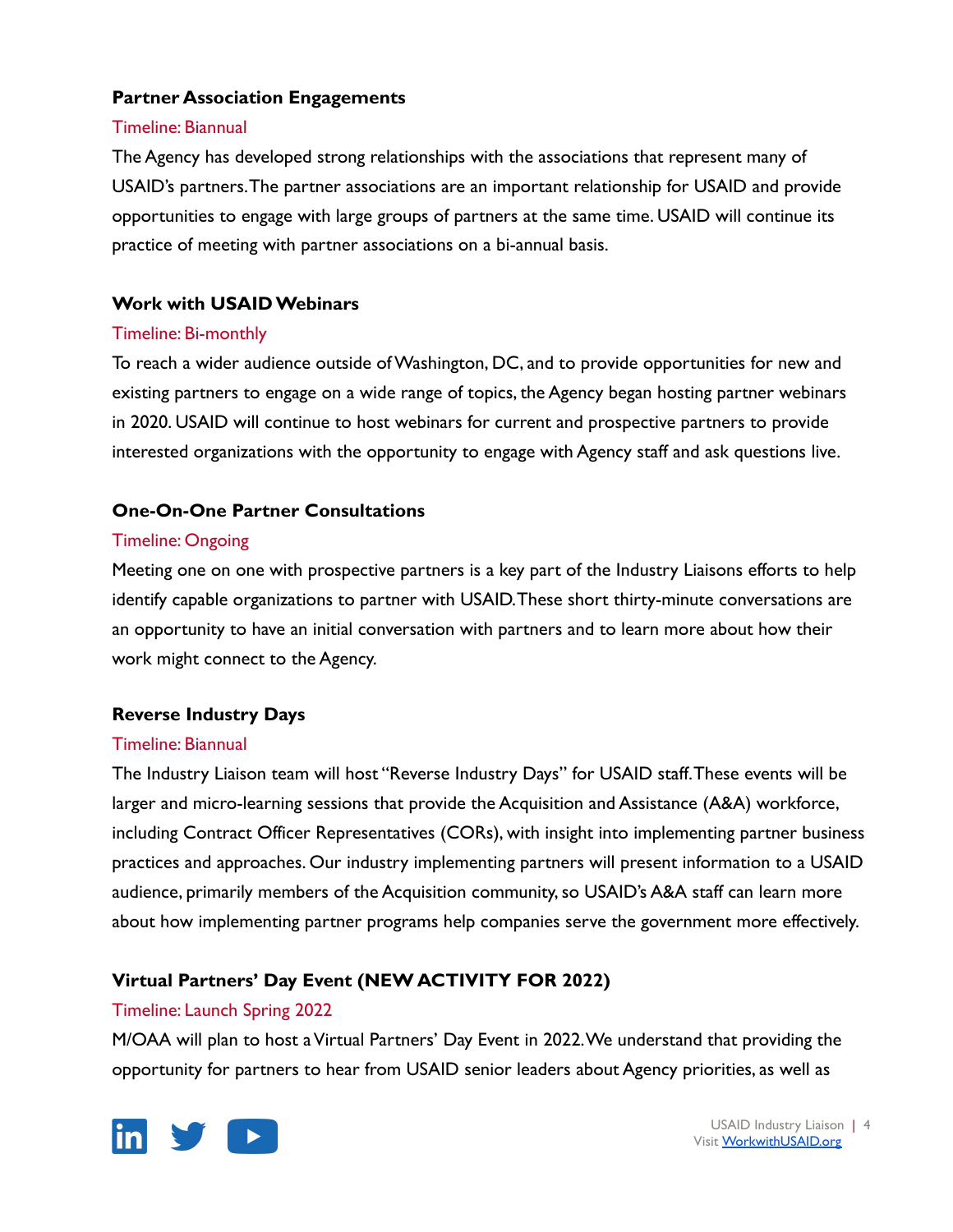network with one another, is invaluable.The success of USAID's programs depends on continued open communication with the partner community.

## **Work with USAID Photo Contest (NEW ACTIVITY FOR 2022)**

## Timeline: Launch Spring 2022

USAID is committed to advancing diversity, equity, and inclusion across the Agency's work, including our partnerships.Therefore, we will be hosting an annual Work with USAID Photo Contest.We will be looking for photographs that visually showcase partners' work. Photos of an organization's personnel at work and activities taking place will be desired, particularly where USAID and/or host-country participants are also shown. However, there are many ways that a photograph can depict development partnership and we will encourage a range of submissions. Development organizations will not need to be a current or former recipient of a USAID award to participate.

## **Work with USAID WhatsApp Groups (NEW ACTIVITY FOR 2022)**

## Timeline: Launch Spring 2022

The well-known mobile messaging application,WhatsApp, is free for users to download and used across 180 countries.The team has identified this mobile app as a key communication tool for reaching host country citizens, especially in more rural areas.As such, we will create groups for current and prospective partners in our new Work with USAID WhatsApp account.The groups will be used to share messages about how to work with the Agency via one-way communication. Content will include links to pre-recorded online training tools, informational videos, and podcasts (with the goal to create and share some content in local languages).

## **Annual New & Current Partner Survey (NEW ACTIVITY FOR 2022)**

## Timeline: Launch Spring 2022

The Industry Liaison team will create an annual Partner Survey that helps to collect input and feedback on how the Agency is doing toward achieving Agency goals as well as other Administration priorities.

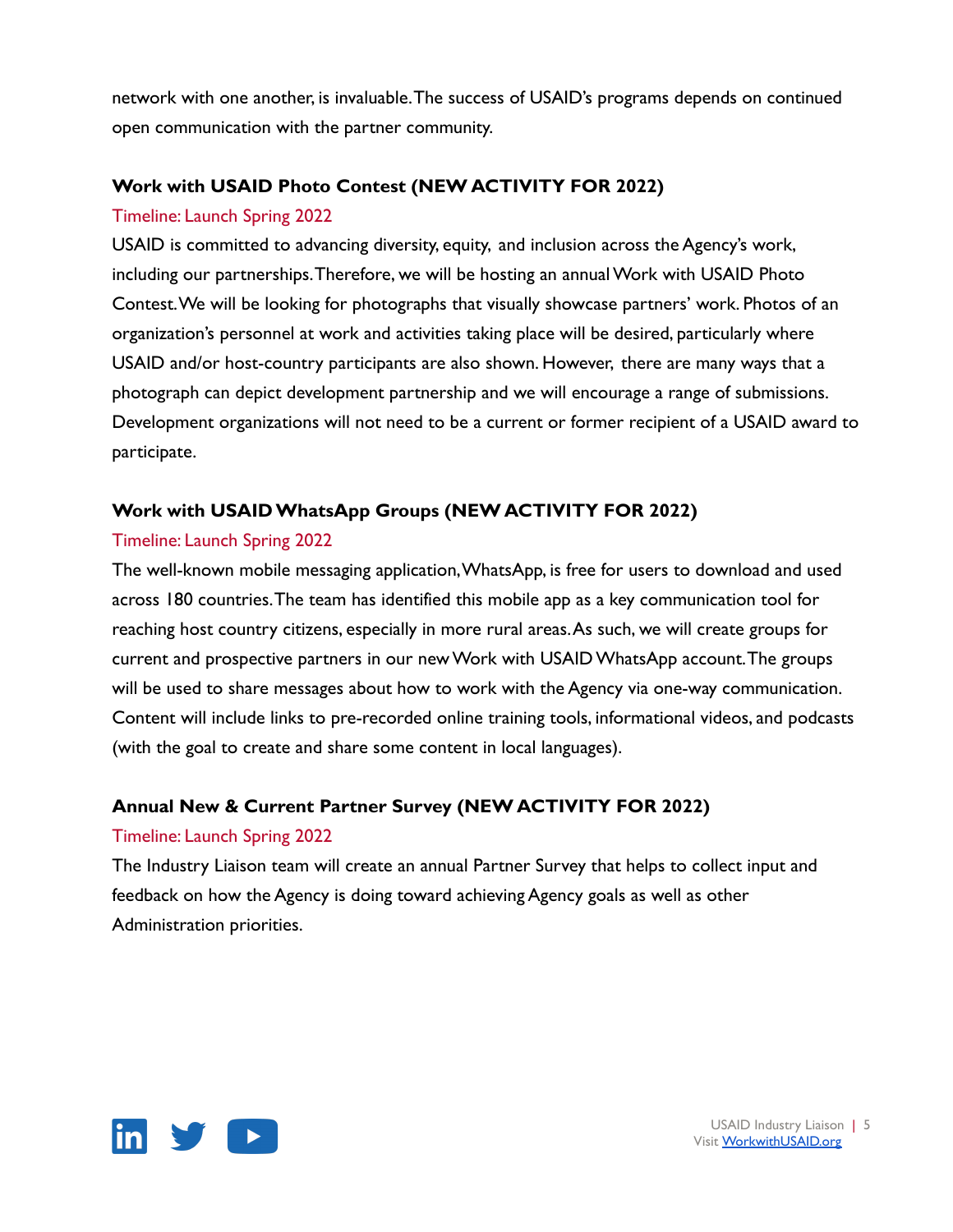## **Twitter Spaces Events (NEW ACTIVITY FOR 2022)**

## Timeline: Quarterly

Audio-based social media platforms have recently become popular ways to connect, share ideas, and hear from experts - especially during this time where organizations are not hosting in-person events or conferences.Twitter Space is a new feature on Twitter that would allow us to host live audio events that anyone can join in as a listener.The Industry Liaison team will organize events using this feature to discuss topics like the New Partnerships Initiative, How to Work with USAID, and [WorkwithUSAID.org.](https://www.workwithusaid.org/)

### **Worldwide A&A Virtual Workshop (NEW ACTIVITY FOR 2022)**

### Timeline: Spring/Summer 2022

Gathering our A&A workforce on a regular basis helps to connect them to our leaders, priorities, and one another.With the launch of the refresh of the A&A Strategy in early 2022, it will be important to gather the A&A workforce.The M/OAA Communications team will work closely with the Strategy and Professional Development and Training Division to host a virtual workshop for the entire A&A Workforce.The workshop will also include a "Partners Day" event where partners will engage with the A&A workforce.

## **CONTENT & STORYTELLING**

To help tell the story of partnership, as well as pathways to partnership, we will utilize creative content and storytelling.These methods help to simplify the barriers to working with USAID and communicate in simplistic terms the ways for new organizations to get involved.

## **Progress Report on USAID Acquisition and Assistance**

#### Timeline:Annual

M/OAA will continue to produce its annual fiscal year end progress report, highlighting how the Agency's acquisition and assistance dollars have been obligated. In addition, the report will highlight reform efforts and updates on major A&A trends at USAID.

## **#WorkWithUSAID Content**

#### Timeline: January 2022

M/OAA will create a series of digital content with tips and resources on how to work with USAID. This content will be accessible for all Agency social media handles and will include infographics as



USAID Industry Liaison | 6 Visit [WorkwithUSAID.org](http://workwithusaid.org)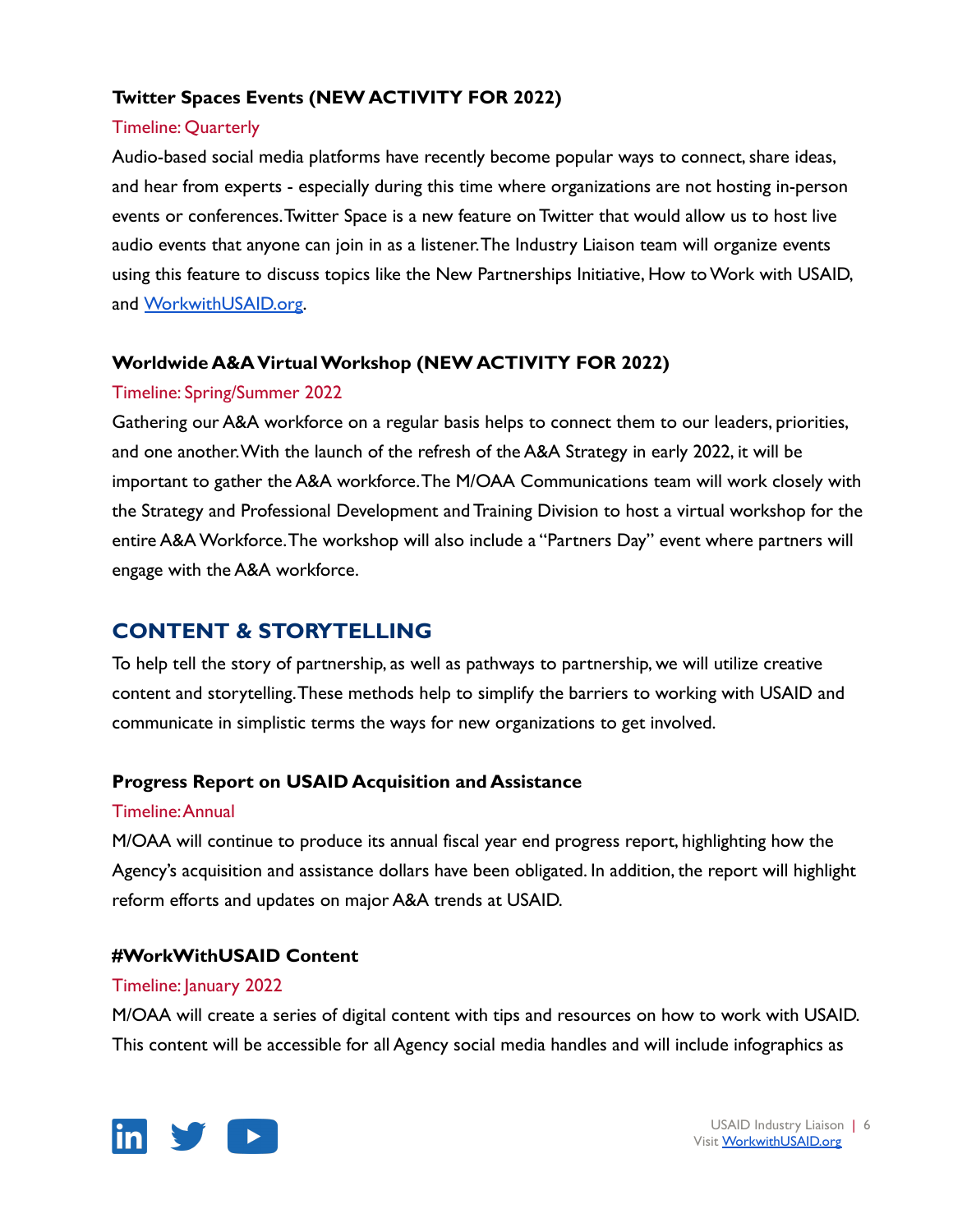well as information on where to find funding opportunities, events, and relevant training.The purpose of creating this content is to help reach the Agency's digital audiences with tools to navigate potential partnership pathways.Within the series, M/OAA will continue its weekly #TermTuesday and #TipTuesday digital content with a focus to explain the terms organizations need to know, as well as other useful tips about partnering with USAID.This content will be posted on the **[@WorkwithUSAID](https://twitter.com/WorkwithUSAID)** twitter handle and will be shared with other Agency social media platforms to further amplify.

## **Work with USAID Video Clips**

### Timeline: Ongoing

To help explain partnership opportunities with USAID, the Agency will create a series of short informational videos.These videos will include content that can be shared across digital platforms, including the Agency's website, social media handles, and YouTube channel.

## **Meet Your Acquisition and Assistance (A&A) Team (NEW ACTIVITY FOR 2022)**

## Timeline: Starting January 2022

As a part of the Acquisition and Assistance (A&A) Strategy, the Management Bureau Office of Acquisition and Assistance (M/OAA) is focused on strengthening, elevating, and connecting our workforce.To promote the great efforts and accomplishments of our staff, we will incorporate a new section into our weekly internal newsletter to highlight team members who embody the mission of the Agency.

## **How to Work with USAID Podcasts (NEW ACTIVITY FOR 2022)**

## Launch Spring 2022

Podcasts are a popular way to receive and digest information.The team will plan to repurpose the How to Work with USAID training module materials into audio recordings to be distributed via WhatsApp and existing social media platforms.Additionally, audio recordings will be shared with local radio stations in host country nations to amplify airtime and reach local audiences.A longer term goal is to record podcasts in host country languages for dissemination.